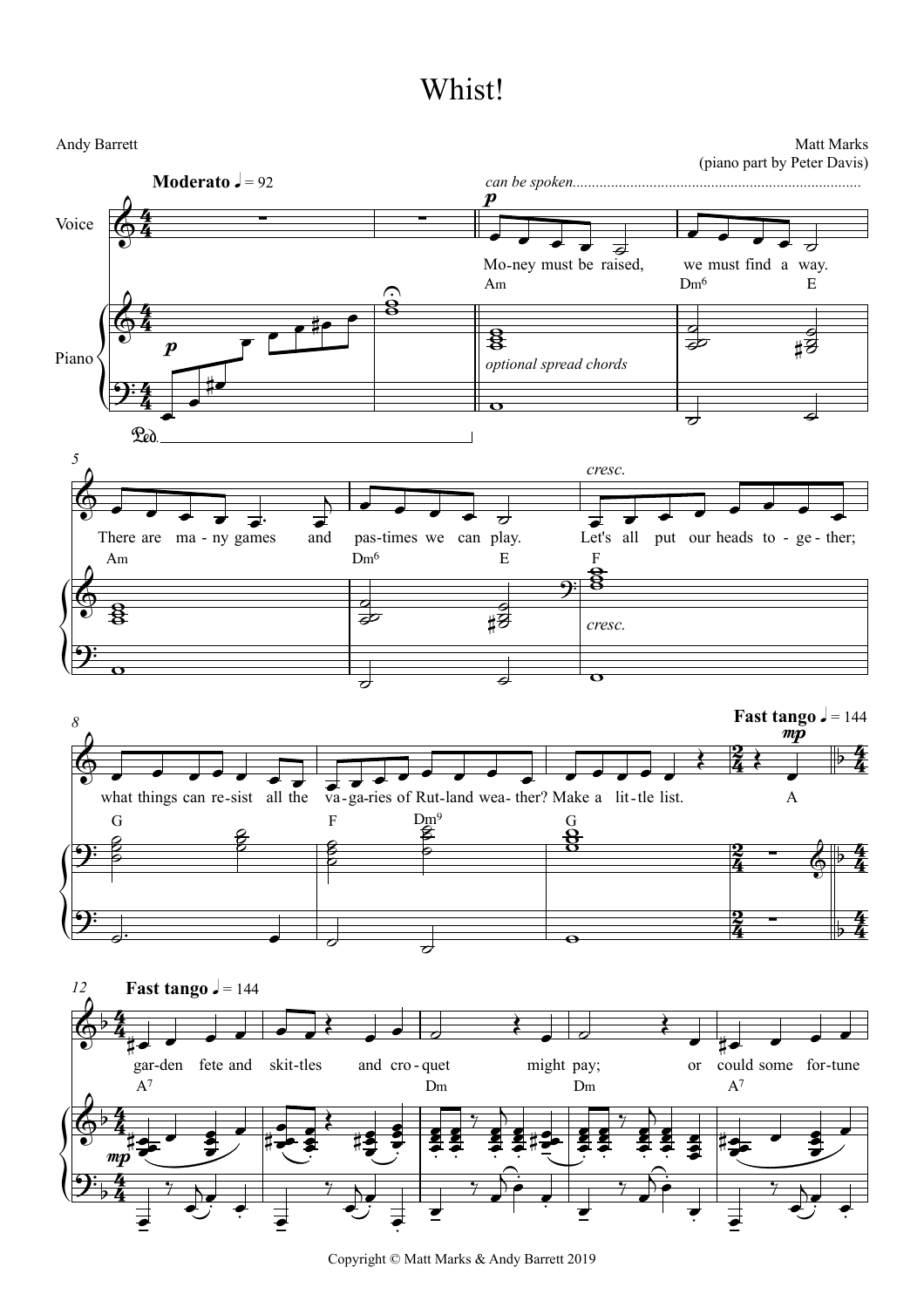

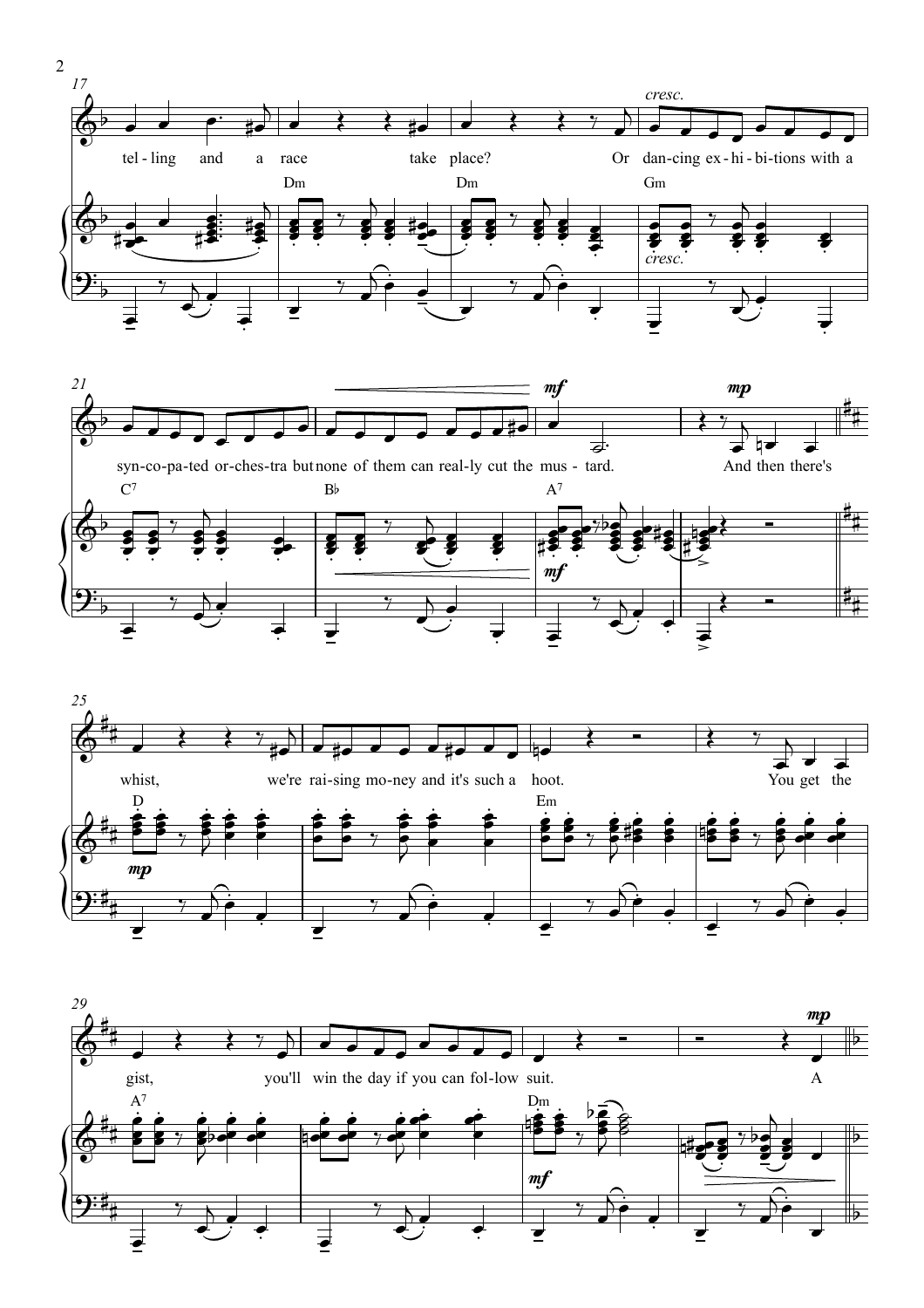





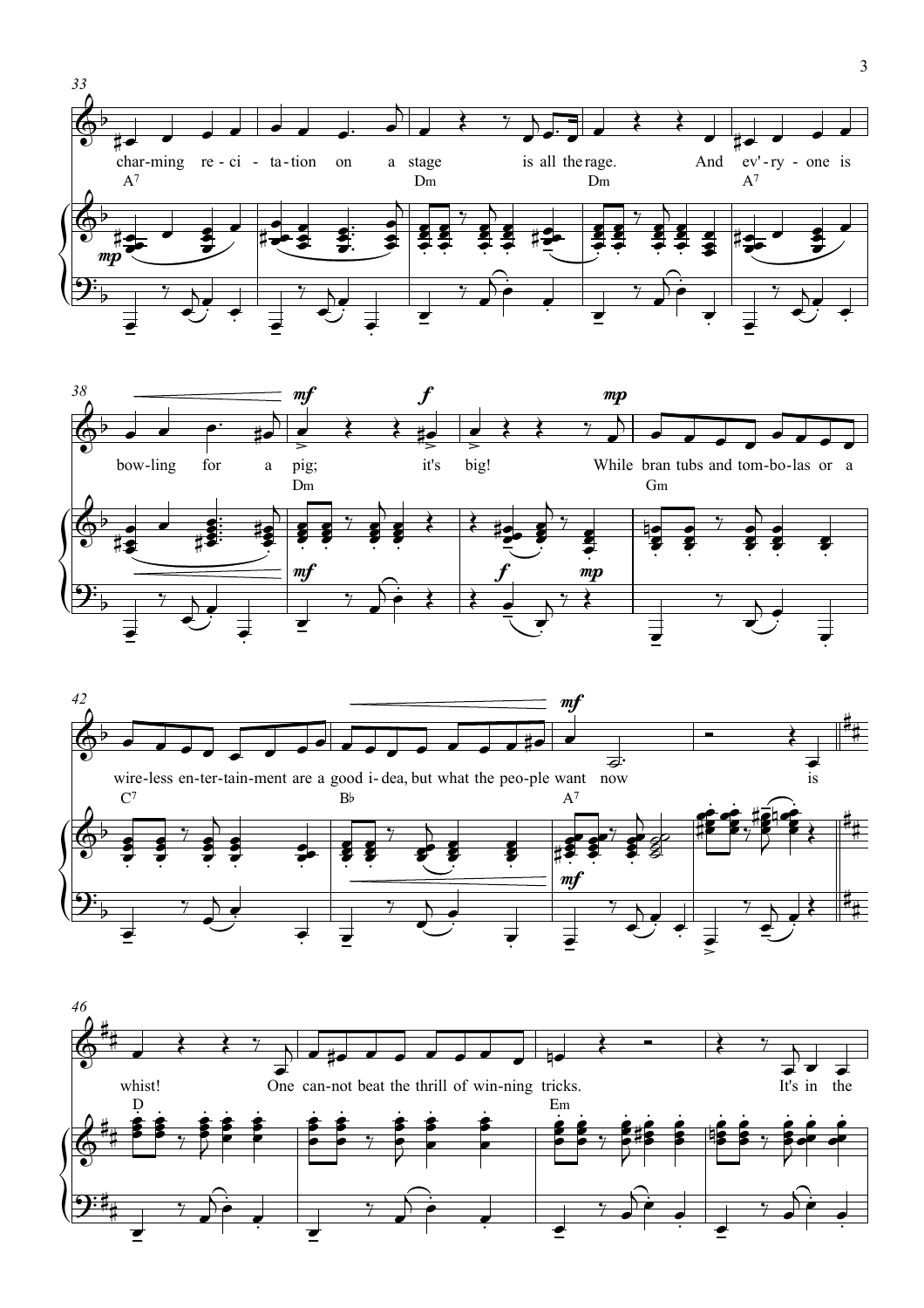







 $\overline{4}$